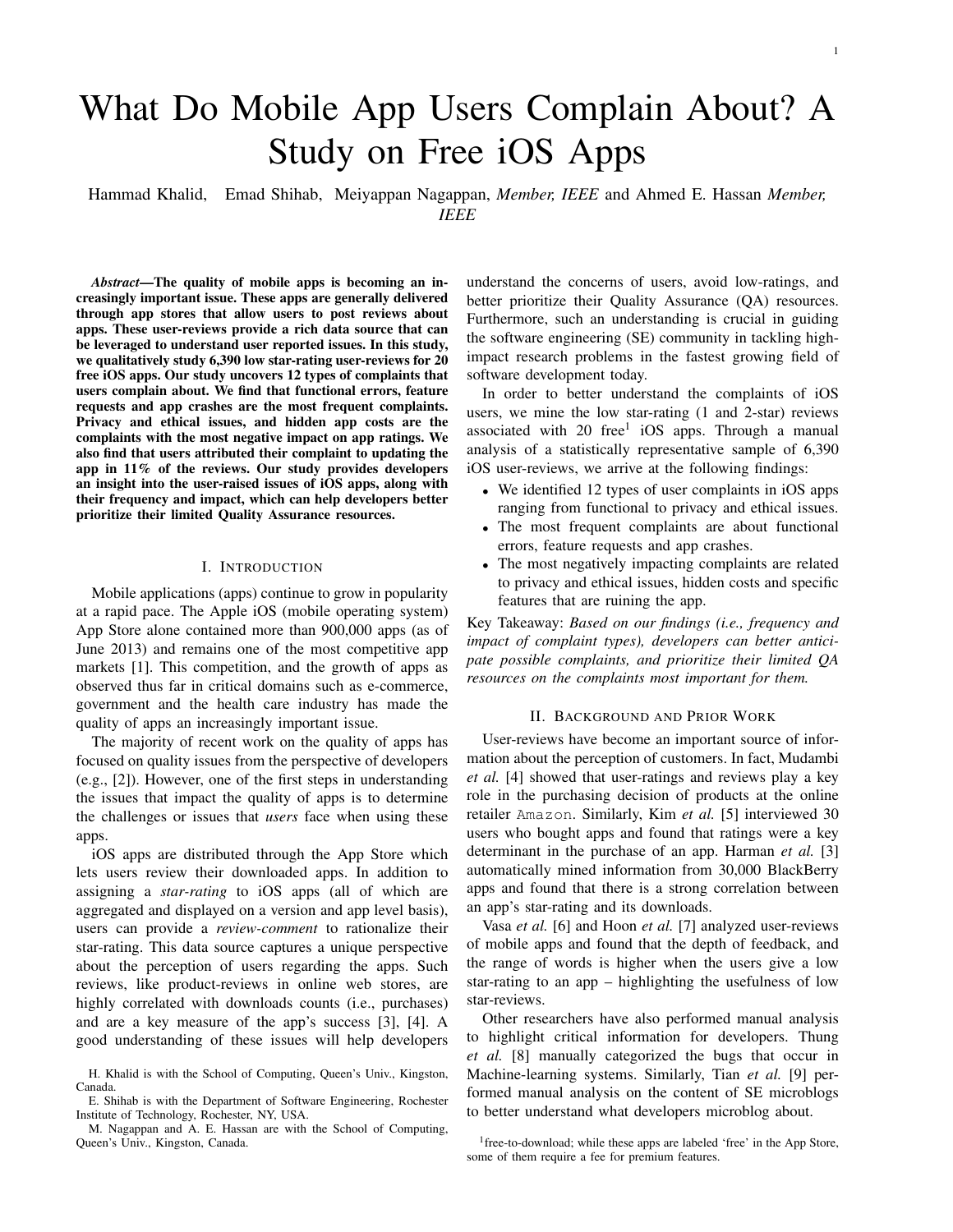

Fig. 1. Overview of our study process

Our work complements prior work since we manually analyze user-reviews to identify the most frequent and impactful complaints that cause low star-ratings.

# III. STUDY DESIGN

Users tend to write reviews when they are either extremely satisfied or extremely dissatisfied with a product [10]. From these reviews, the low star-reviews have been shown to have a greater impact on the sales than high star-reviews since buyers are more likely to react to low star-ratings and complaints [11]. Therefore, in order to understand why users give low star-ratings to iOS apps, we focus our study on 1 and 2-star reviews. We explore two sources of information in these reviews: 1) the star-ratings and 2) the free-form review-comments associated with each review. We manually tag review-comments in order to uncover common complaints across iOS apps. Such manual tagging is time consuming, therefore we focus on a subset of apps (20) and tag a statistically representative sample of their reviews (6390 across the 20 apps). Figure 1 highlights the design of our study. In the following subsections, we describe each step in detail.

#### *A. Selecting the Apps*

We pick the 20 most popular iOS apps, as defined by the iOS Market (see Table I), which are free to download. We make sure that the selected apps have at least 750 reviews so that a few users did not skew the tagged reviews that we analyze. We also ensure that half of the selected apps have an overall high star-rating (3.5 stars or better) and that the other half of the apps have an overall low star-rating (below 3.5 stars), since we want to identify the complaints in both high and low star-rating apps. We end up with 20 apps that cover 15 of the 23 categories in the iOS market (e.g., Productivity, Finance), ensuring the breadth of the studied apps.

# *B. Collecting the Reviews*

The main data source for our study are the reviews posted by iOS app users on iTunes. However, iTunes does not provide a public API for automatically retrieving userreviews. Instead, we obtain the reviews from a web-service called Appcomments, which collects reviews of all iOS apps [12]. We build a web crawler which visits each unique page with a specific iOS review and parses the user-reviews to extract data such as the app name, the review title, the

review-comment and the numerical star-rating assigned by the user. We collected all the reviews for each app up to the first of June 2012.

#### *C. Selecting the Reviews*

As we want to examine the complaints of iOS users, we focus on 1 and 2-star reviews since they are more likely to have user complaints. The studied apps have over 250,000 1 and 2-star reviews. Since manually examining all of these reviews is extremely time-consuming, we study a statistically representative sample for these reviews [13]. This sample of reviews is randomly chosen to achieve a 95% confidence level and a 5% confidence interval. This means that we are 95% confident that each of the results is within a margin of error of  $\pm 5\%$ . For example, 'Adobe Photoshop Express' has a total of 1,030 1 and 2-star reviews. The statistically representative sample for 1,030 reviews, with a 95% confidence level and a 5% confidence interval, is 280 reviews. Thus, we randomly select 280 reviews from the 1,030 1 and 2-star reviews for manual examination.

In total, we manually examine 6,390 reviews. We perform our sampling on a per app basis since different apps have varying number of reviews and we want to capture the complaints across the different apps. The number of randomly sampled reviews for each app ranges from 264 to 383 and is shown in the sixth column of Table I.

# *D. Tagging the Reviews*

Once we determine the number of reviews to examine, we follow an iterative process called *Coding* as suggested by Seaman *et al.* to identify the different complaint types [14], [15]. This process is used to turn qualitative information into quantitative data. The first author of the paper read each review to determine the type of complaint mentioned in the review. We follow the procedure below for tagging the reviews:

*Inputs = All reviews (each with a review-title and a review-comment), a list of complaint types (which is initially empty)*

*For each review:*

*Manually examine all of the text in the review.*

*If review matches an existing complaint type: Tag review with a complaint type(s).*

*Else:*

*Add new complaint to list of complaints. Restart tagging with new list of complaints.*

*Outputs = All reviews (tagged with appropriate complaint types), a list of complaint types*

This process is iterative such that each time a new complaint type is identified, we go through all the previously tagged reviews and see if they should be tagged using the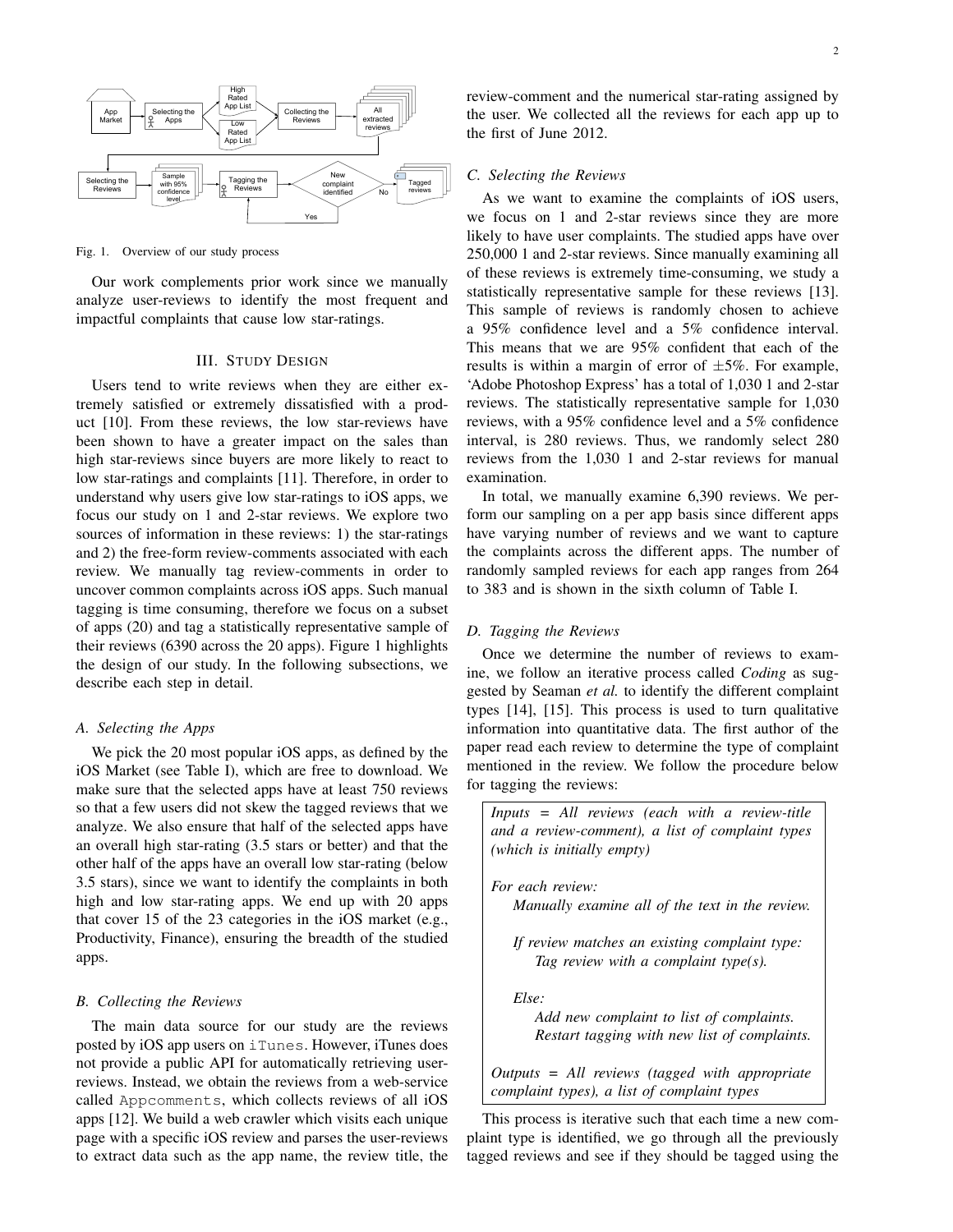App Name Category Rating Total Low Reviews Sampled Reviews **High star-rating** Adobe Photoshop Express Photo & Video 3.5 1,030 280<br> **iOS apps** CNN app News 3.5 1,748 315 **iOS apps** CNN app News 3.5 1,748 315 (rating above 3.5) ESPN Score center Sports 3.5 2,630 335<br>EverNote Productivity 3.5 1,760 315 EverNote Productivity 3.5 1,760 315<br>
Facebook Social Networking 4 171,618 383 Facebook Social Networking 4 171,618 383 Four Social Networking  $\begin{array}{ccc} 4 & 1,990 & 322 \\ 4.5 & 1,666 & 312 \end{array}$ MetalStorm: Wingman Games 4.<br>
Mint.com Personal Finance Finance 4.666 31 Mint.com Personal Finance Finance 4 1,975 322 Netflix **Entertainment** 3.5 13,403 373<br>13,403 373<br>1328 328 Yelp Travel 3.5 2,239 328 Low star-rating Bioracious Recipes & Shopping List Lifestyle 3 940 273<br>
iOS apps Farm Ville by Zynga Games 3 10,576 371 iOS apps FarmVille by Zynga Games 3 10,576 371 (**rating below 3.5**) Find My iPhone Utilities 3 846 264<br>
Gmail Productivity 3 1,650 312 Gmail **Example 3** 1,650 312 Hulu Plus Entertainment 2 4,122 351 Kindle Books 3 3,188 343 Last.fm Music 3 1,418 302 Weight Watchers Mobile Health & Fitness 3 1,437 303 Wikipedia Mobile **Reference** 3 1,538 308<br>
1,009 378 308 308<br>
2,5 1,009 378 Word Lens 2.5 1,009 278

| <b>TABLE I</b>                     |  |  |  |  |  |
|------------------------------------|--|--|--|--|--|
| STATISTICS OF THE STUDIED IOS APPS |  |  |  |  |  |

TABLE II IDENTIFIED COMPLAINT TYPES WITH A DESCRIPTION AND AN EXAMPLE

| <b>Complaint Type</b>   | <b>Description</b>                                                | <b>Example Review</b>                                      |
|-------------------------|-------------------------------------------------------------------|------------------------------------------------------------|
| App Crashing            | The app is often crashing                                         | "Crashes immediately after starting."                      |
| Compatibility           | App has problems on a specific device or a OS version             | "I can't even see half of the app on my ipod touch"        |
| Feature Removal         | One or more specific feature is ruining the app                   | "This app would be great, but get rid of the ads!!!"       |
| <b>Feature Request</b>  | App needs additional feature(s) to get a better rating            | "No way to customize alerts."                              |
| <b>Functional Error</b> | An app specific problem was mentioned                             | "Not getting notifications unless u actually open the app" |
| Hidden Cost             | Complain about the hidden costs for full experience               | "Great if you weren't forced to buy coins for REAL money"  |
| Interface Design        | Complain about the design, controls or visuals                    | "The design isn't sleek and not very intuitive"            |
| Network Problem         | The app has trouble with the network or is slow to respond        | "New version can never connect to server!"                 |
| Privacy and Ethical     | The app invades privacy or is unethical                           | "Yet another app that thinks your contacts are fair game." |
| Resource Heavy          | The app consumes too much battery or memory                       | "Makes GPS stay on all the time. Kills my battery."        |
| Uninteresting Content   | The specific content is unappealing                               | "It looks great but actual gameplay is boring and weak."   |
| Unresponsive App        | The app is slow to respond to input, or laggy overall             | "Bring back the old version. Scrolling lags."              |
| Not specific            | A review-comment that's not useful or doesn't point out a problem | "Honestly the worst app ever."                             |

new complaint type as well. This also helps us minimize the threat of human error while tagging the reviews. In total, we restart the tagging process 3 times after discovering new complaint types. In certain cases, a user may provide no meaningful comment for their review (e.g., simply saying the app is bad). In such cases, we tag these types of reviews as being 'Not Specific'. Some reviews may also contain multiple complaints; in these cases, we tag the review with multiple complaint types. For example, if a network problem is mentioned in the review that also contains a complaint about the app crashing, the review will be tagged with 'Network Problem' and 'App Crashing' complaint types.

#### IV. RESULTS

Once we finish looking through all of the reviews, we end up with 12 different complaint types. Table II lists the different complaint types, provides a description for the complaints and gives an example review. We calculate the frequency and impact of each complaint type below.

#### *A. Frequency of each complaint type*

We calculate the frequency of the complaint types for each app. Once we have this frequency, we normalize it for each complaint type (i.e., number of complaints of a specific type divided by the total number of sampled reviews for an app), so that we can compare results across different apps with a varying number of reviews. Due to the high deviance between the different apps, we use the median to summarize the frequency of each type across all the studied apps.

Table III shows the rank and median percentage of the complaints in column two and three respectively. We see 'Functional Error' complaints in 26.68% of the reviews, 'Feature Request' in 15.13%, and 'App Crashing' in 10.51%. Together, they account for more than 50% of all complaints.

To better understand 'Functional Error', the most frequent complaint type, we examine the most frequentlyused words in these reviews. Then, we read through all the review-comments that use these most frequently-used terms. We find that 4.5% of functional errors are about *location* issues and 7.3% are about *authentication* problems. Below is an example of a functional error review where a user reported an authentication problem.

*Don't do the update!!! : when I try to login it just keeps refreshing the screen...*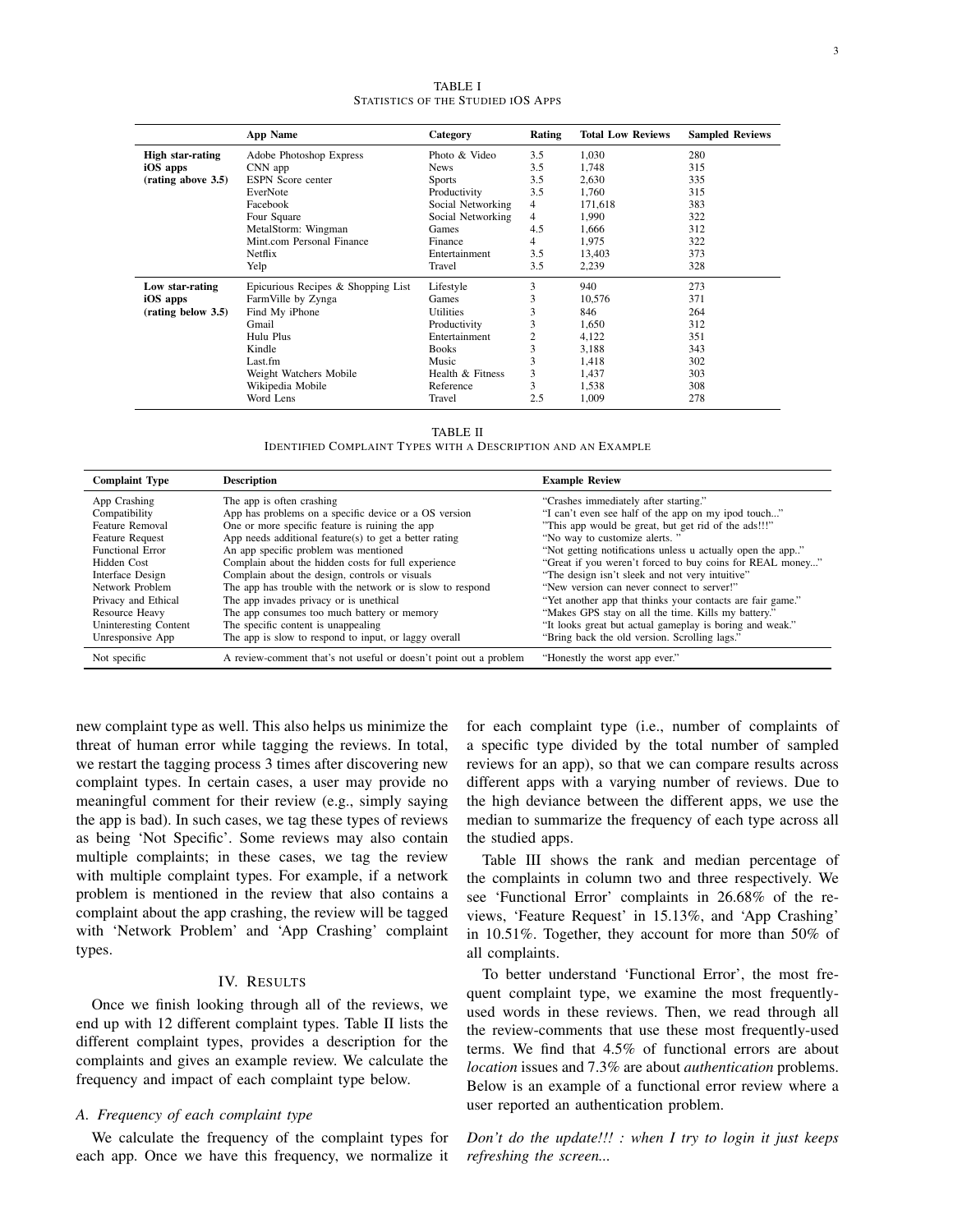Examining 'Feature Request', the second most frequent complaint type, we find that most requests are very app specific. However, we do find that 6.12% of all feature requests by users are for better notification support in apps.

Overall, we find that 'Network Problem', 'Interface Design' and 'Feature Removal' complaints are also frequent. Another complaint that we identify is 'Compatibility' which is an important issue for iOS devices; this refers to a complaint where the app does not work correctly on a specific device or a version of the OS. Surprisingly, complaints about compatibility, resources and the responsiveness of an app are not as frequent – we expected more of such complaints.

In addition to measuring the frequency, we also examine whether the complaint types vary between high and low star-rating apps. To do so, we compare the frequency of each complaint type among the 10 high and the 10 low star-rating apps. We carry out this comparison using a twotailed *Mann-Whitney U-Test* with  $\alpha$  < 0.05. We find that there is no statistically significant difference between high and low star-rating apps.

Our findings highlight the importance of software maintenance activities for iOS apps since many of the frequent complaints are directly related to developmental issues (e.g, 'Functional Error', 'App Crashing', 'Network Problem'); many of the low star-reviews can be avoided by an increased focus on QA. In addition, our findings show that low star-reviews frequently contain information that can help developers identify the features which their users want, or really hate (e.g, 'Feature Request', 'Feature removal').

*Functional Error, Feature Request and App Crashing are the most frequent complaints and account for more than 50% of the reported complaints. This suggests that many of the complaints in reviews can help app developers identify new features, and existing problems with their app.*

# *B. Impact of each complaint type*

Having identified the most common complaint types by analyzing 1 and 2-star reviews, we determine which of these complaints are the most negatively-perceived by users. We determine the most negatively-perceived complaints by looking at the ratio of 1 to 2-star ratings for each complaint type (across all apps). For example, a 1 to 2-star ratio of 5 for a complaint type indicates that this complaint type has 5 times as many 1-star ratings as 2-star ratings.

Columns 4 and 5 of Table III show the rank and the 1:2 star ratio for each complaint type. The most negativelyperceived complaints are different from the most frequent complaints. Observing Table III, we see that 'Privacy and Ethical', 'Hidden Cost' and 'Feature Removal' are the top three most negatively-perceived complaints – meaning that users are most bothered by issues related to invasion of their privacy and unethical actions of the app developer (e.g., unethical business practices or selling the user's personal data). Developers should only access the data (i.e. contacts

|                         | Most frequent |               | Most impactful |                        |
|-------------------------|---------------|---------------|----------------|------------------------|
| <b>Complaint Type</b>   | Rank          | Median $(\%)$ |                | Rank 1:2 star          |
| <b>Functional Error</b> |               | 26.68         | 7              | 2.1                    |
| <b>Feature Request</b>  | 2             | 15.13         | 12             | 1.28                   |
| App Crashing            | 3             | 10.51         | 4              | 2.85                   |
| Network Problem         | 4             | 7.39          | 6              | 2.25                   |
| Interface Design        | 5             | 3.44          | 10             | 1.5                    |
| Feature Removal         | 6             | 2.73          | 3              | 4.23                   |
| Hidden Cost             |               | 1.54          | 2              | 5.63                   |
| Compatibility           | 8             | 1.39          | 5              | 2.44                   |
| Privacy and Ethical     | 9             | 1.19          |                | 8.56                   |
| Unresponsive App        | 10            | 0.73          | 11             | 1.4                    |
| Uninteresting Content   | 11            | 0.29          | 9              | 1.5                    |
| Resource Heavy          | 12            | 0.28          | 8              | $\mathcal{D}_{\alpha}$ |
| Not specific            |               | 13.28         |                | 3.8                    |

of the user, user's location) that they specified in the app description.

'Hidden Cost' is the second most negatively-perceived complaint that indicates the dissatisfaction of users with the hidden costs needed for the full experience of an app. This complaint showed up in 15 out of the 20 apps. This suggests that the trust between the developers and users is extremely important. For example, 'Hulu Plus' is free to download, but has a monthly subscription cost and ads in streaming videos. Because of this, over 55% of the low star-reviews for Hulu were about the hidden costs. On a closer examination, we find that the problem is that of a poor description of the app by the developer and/or a misunderstanding by the user.

Interestingly, 'App Crashing', 'Hidden Cost' and 'Feature Removal' complaints are ranked highly in both frequency and impact. This means that these issues occur frequently *and* they are negatively-perceived by iOS users. This suggests that developers should devote extra attention to these complaints.

*Privacy and Ethical, Hidden Cost and Feature Removal complaints are the most impactful complaints and are mostly found in 1-star reviews. For developers, this finding stresses the importance of establishing trust and expectations with the app users.*

# V. DISCUSSION

While reading through the complaints, we notice that for many of the complaints, users also report that they recently updated their app. Hence, we want to examine what appears to be a relationship between updates and complaints. This can help developers prioritize regression testing for iOS apps. Then, we discuss the different types of stakeholders that the complaints affect as this can help determine the priorities of different team members.

# *A. Complaints related to app updates*

It is important to mention that we can only know if a complaint is post-update if the user mentions it in the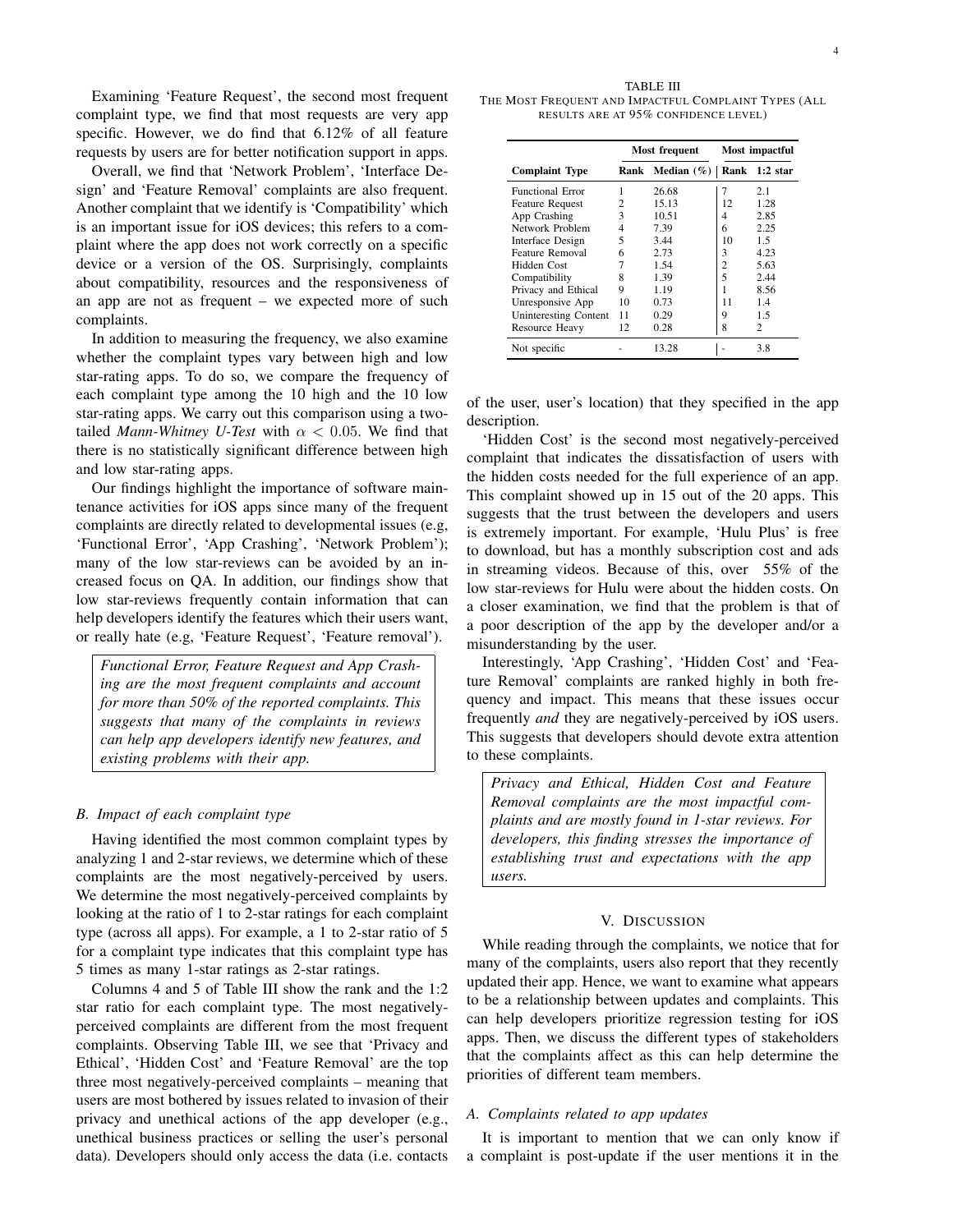review; other complaints could be because of an update too.

We find that  $\sim$ 11% of the sampled reviews mentioned that the recent update impaired existing functionality. In 22% of these reviews, the users mentioned 'Functional Error' complaints after updating their app. Most of these complaints are app specific. For example, in the review below a user is facing a bug that affects the function key of the 'Adobe Photoshop Express' app:

# *Useless now: Was very useful till last update... function keys no longer appear during editing*

We also find that 18.8% of reviews after a reported update include requests from users for a new or a previously removed *feature*. We also found that 18.2% of post-update reviews complained about the app's frequent *crashing*.

Developers often release free apps in hopes of eventually monetizing them by transforming free content/features to paid ones. We find that 6.8% of all reviews after a reported update contain complaints about this *hidden cost*. Another important complaint that users report with recent updates is related to changes in the *interface design*. We find that 6.2% of all reviews after a reported update contain complaints about the user interface.

Based on these findings, we recommend that developers pay special attention (i.e., via regression testing and user focus groups) to features that they might consider removing, additional costs, and user interfaces changes that they might plan to introduce in an update, since these seem to be some of the more common issues with iOS app updates. Thus, even if a user previously liked an app, a bad update could be irritating enough to make them give the app a low star-rating.

*In* ∼*11% of the sampled reviews, users attributed their complaints to an app update – highlighting the importance of regression testing in mobile development.*

#### *B. Identifying stakeholders of complaints*

Since users review apps as a whole, they often raise issues that are not directly the responsibility of the developers; some complaints are directed towards product managers or other team members. To identify these stakeholders, we divide these complaints into three different categories: developer, strategic and content issues.

*Developer issues* are complaints that are directly related to developmental issues. These issues include 'Apps Crashing', 'Functional Error', 'Network Problem', 'Resource Heavy', and 'Unresponsive App' complaints and accounted for 45.6% of all complaints. This shows that many of the complaints are directly related to problems that developers can address.

*Strategic issues* are complaints that primarily concern project managers, but could partially target developers as well. These issues include 'Feature Removal', 'Feature Request', 'Interface Design' and 'Compatibility' complaints and makeup 22.7% of all complaints. Strategic issues require a greater knowledge about the project and priorities, and usually do not have a straightforward solution.

*Content issues* encompass complaints about the content or value of the app itself – developers have little or no control over these issues. These issues include 'Privacy and Ethical', 'Hidden Cost' and 'Uninteresting Content' complaints. Addressing these issues requires rethinking the core strategy of the app (i.e., business model or the content offered). While these issues account for only 3.02% of all complaints, 'Privacy and Ethical' and 'Hidden Cost' issues are the most negatively impactful complaints.

# VI. THREATS TO VALIDITY

*External Validity:* Our study was performed on a sample of 20 iOS apps. Hence, our results about complaints may not generalize to all iOS apps. To mitigate this threat we maximized the coverage of complaints by studying apps which cover most of the categories in the App Store.

*Internal Validity:* The first author of this paper manually tagged the reviews. During this process, human error or subjectivity may have lead to incorrect tagging. This threat was addressed by random inspection of the reviews and the corresponding tags by the second and third authors of the paper.

# VII. CONCLUSION

Individual developers and organizations that develop iOS apps are strongly impacted by user-reviews since low starratings negatively reflect on the quality of their apps, and thus affect the app's popularity and eventually their revenues. To compete in an increasingly competitive market, app developers must understand and address the concerns of their users. In this study we identify 12 types of complaints and calculate the frequency and impact of each complaint type. *These findings can help developers better anticipate the complaints and prioritize their limited QA resources on the complaints that are most important to them*. At the same time, our findings point to new SE research avenues, such as the effect of ethics, privacy and user-perceived quality on mobile apps. In the future, we plan to expand on this study by considering more apps and comparing our findings with other mobile platforms.

#### **REFERENCES**

- [1] Luke Stangel, "Apple statistics from wwdc 2013," June 2013. [Online]. Available: http://www.bizjournals.com/sanjose/news/2013/ 06/11/14-eye-popping-apple-statistics-from.html
- [2] S. Agarwal, R. Mahajan, A. Zheng, and V. Bahl, *Diagnosing mobile applications in the wild*. ACM Press, 2010, pp. 1–6.
- [3] M. Harman, Y. Jia, and Y. Zhang, "App store mining and analysis: Msr for app stores," in *Proceedings of the 9th Working Conference on Mining Software Repositories (MSR '12)*, Zurich, Switzerland, 2-3 June 2012.
- [4] S. M. Mudambi and D. Schuff, "What makes a helpful online review? a study of customer reviews on amazon.com," *MIS Quarterly*, vol. 34, no. 1, pp. 185–200, 2010.
- [5] H.-W. Kim, H. L. Lee, and J. E. Son, "An exploratory study on the determinants of smartphone app purchase," in *The 11th International DSI and the 16th APDSI Joint Meeting*, Taipei, Taiwan, July 2011.